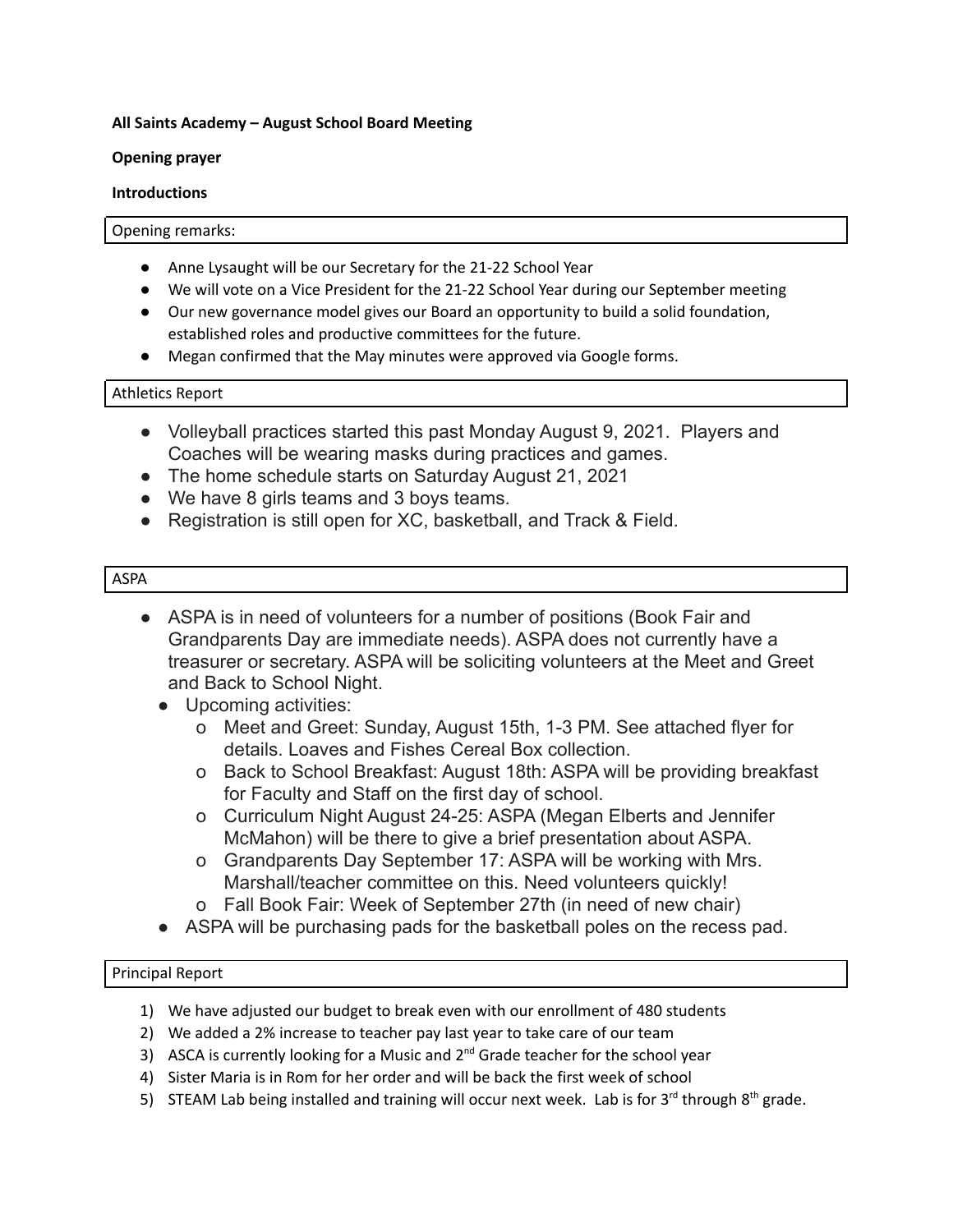- 6) Masses will on Friday this year to allow more priests to do mass
- 7) Currently reviewing books for CID in classrooms
- 8) Specials: Music and Art are four days a week and Spanish is three days a week
- 9) Four days this school year will end at 1pm to allow staff for professional development and planning
- 10) Spirit Wear will now be Wednesdays
- 11) Theme for the year is "Shine Bright"
- 12) We look forward to our Meet and Greet Sunday to allow for community building
- 13) Numbers: enrollment line out the door 550 applications by 3/1 keep classes at 20 kids per class; re academic excellence focus; limited physical space – budgeted number is 512; tuition in advance; some grades accepted and some grades not expanded – lost some families. Early July – 2 kindergarten and 2 first grades. Budget adjusted with goal to break even – 480 students.
	- a. 323 last year today 479
	- b. 113 brand new students to ASCA this year
	- c. 121 brand new students last year 11 did not return (high retention)
	- d. Enrolling in pre-school ongoing all year
	- e. ENROLLMENT IS GREAT!
- Budget is in a good place; extra 2% for teacher contracts to be retained; take care of teachers!!!
- New staff members joining kindergarten boot camp (acclimated to school; teachers introduced to kids;
- Music teacher needed; and a new 2<sup>nd</sup> grade teacher needed (1 week to go; moving forward fast)
- Sister is in Rome this year order rep. end of July and will be back after two days of school
- Steam lab installation began; training next week then classes for 3<sup>rd</sup> through 8<sup>th</sup>.
- IOWA test assessment tool this year NWEA math testing benchmark test 3 x a year in math and language arts
- Catholic identity and diversity (review of books for classroom library)
	- $\circ$  Masses will be on Friday Fr. Don; Fr. James and Fr. Paul and Fr. Max and Fr. Scott
- Music and art 4 days a week; Spanish 3 days a week increased common planning time.
- 4 Wednesday a year to close the day at 1pm
- Spirit wear is Wednesday
- Hours: pickup at 3:30pm; afternoon classes are 45 min each
- Theme for the year is "SHINE THE LIGHT"
- In-person meet and greet on Sunday; this supports the bringing back some community events

Executive Board – to meet twice a year; no pastor rep required at the board meeting only executive mtg.

Mandate re Masks:

-- communication is required due to governor instructions and diocese due to relationships with each

#### Committees:

- 1) **Marketing** new name = ASCA Ambassadors planning time (retention and word of mouth; showcasing the brand)
	- a. All Saints signs around town;